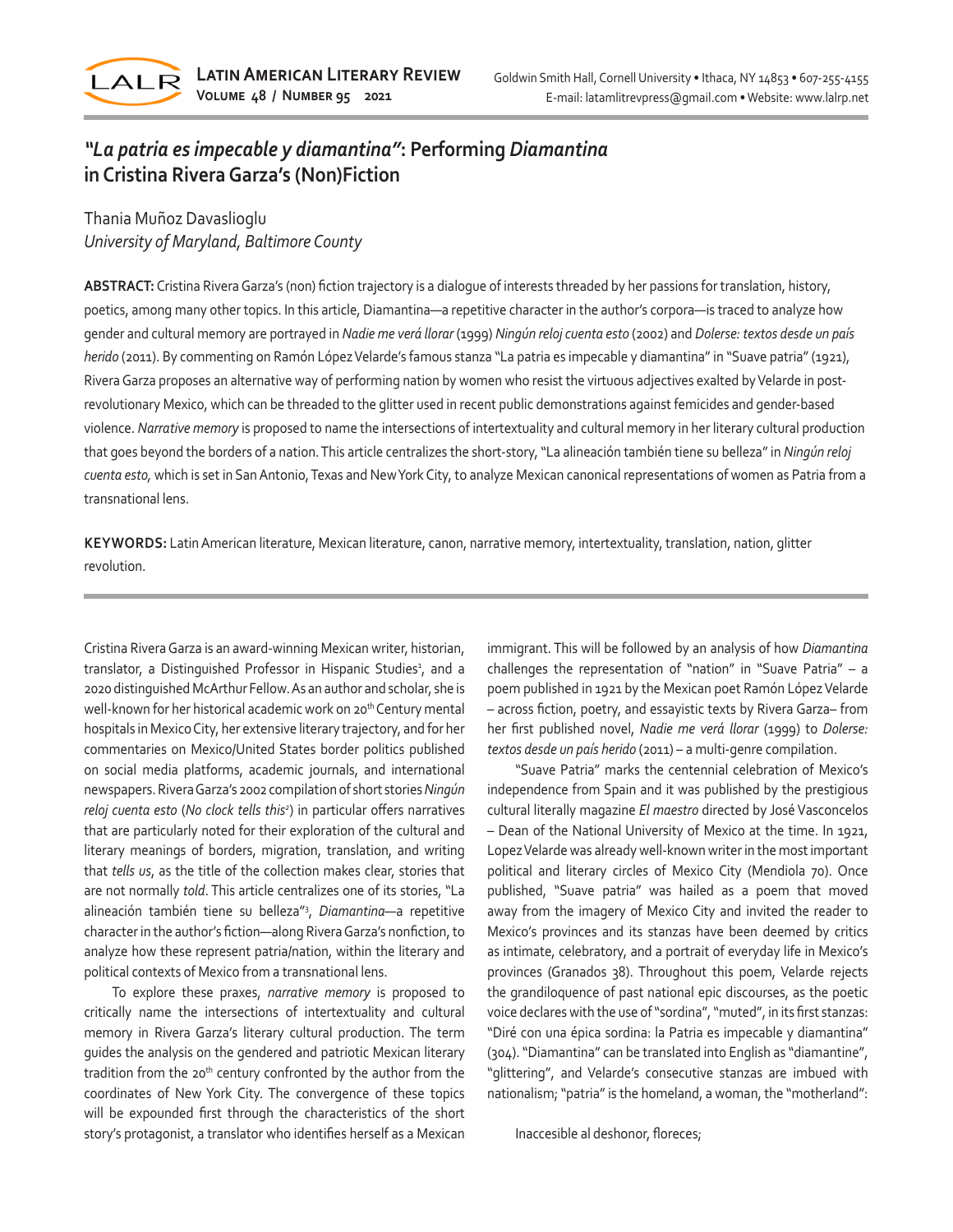creeré en ti, mientras una mexicana en su tápalo lleve los dobleces de la tienda, a las seis de la mañana, y al estrenar su lujo, quede lleno el país, del aroma del estreno (304)

The commemorative tone of "newness" is melodically embodied and scented by the Mexican woman wearing a "tápalo" (a shawl) carrying home fresh dough. The clamor these poetic scenes received by major literary and political figures at the time of publication and decades after, led to Velarde been labeled "national poet" by Mexican president Luis Echeverría in 1971 (1970-1976) (Waldron 59). Velarde's poem built an imaginary of the nation that has been lauded, critique, re-appropriated, and confronted through generations as Carlos Monsiváis exemplifies: "Ya para 1922-1923, 'La suave patria' era un poema que circulaba profusamente como parte del canon de la mexicanidad, cosa que hasta ahora se repite y que todavía seguimos explotando y explorando sin término" (Monsiváis 1996); for example, Jose Emilio Pacheco's "Alta traición" (1969) – which is also dedicated to the Mexican nation – has been argued to be a continuation of patriotic poetic tradition initiated by Lopez Velarde (Higashi 91). Octavio Paz, Mexico's 1990 Nobel Prize winner in literature, wrote one of the most famous essays about his poetry in 1965, "El camino de la pasión – Ramón López Velarde" in *Cuadrivio*, in which he celebrates this poem and praises it for its musicality and difficult aesthetic: "Nadie sino López Velarde podría haber escrito esas líneas […] López Velarde es un poeta difícil y proclama una estética difícil" (90). Rivera Garza's positionality has been to reimagine the poem's adjectives, tones, and images in multiple instances; to undertake a critique of a "patria" that has been deemed a "virtuous woman" and to question if Mexico's history is still worthy of celebration and "diamantina". Her contemporary reading and interpretation of this poem also unfolds transnational representations of "patria" beyond its geopolitical borders as it will be argued in the analysis of "La alienación también tiene su belleza" and *Dolerse: textos desde un país herido* [*Dolerse*].

*Ningún reloj cuenta esto* offers a textual form at the borders of genre: poetry, novel, essay, and historical research. This is Rivera Garza's second collection of narratives that are particularly noted for their exploration of the cultural and literary meaning of borders and migration, which is a critical point for "La alienación también tiene su belleza". At the beginning of this twenty-two page short story, the nameless protagonist describes a job interview conducted in San Antonio Texas by Diamantina Skvorc, the owner of "Diamantina Beauty Products Inc." Diamantina, a Texas native married to an American of Croatian heritage, inherited nine letters from her grandmother and is looking for a person to translate the them from Spanish to English. Diamantina needs both a translator and a cultural intermediary, as we can infer from the following avowal: "Yo no las entiendo, la letra es muy irregular y habla de cosas que no conozco. México. La familia. Secretos" (Rivera Garza 2002,

47) This quote alludes to the double task of the translator, who must be fluent in both Spanish, and the history and culture of Mexico itself. The task of the cultural translation seems unproblematic to Diamantina, especially after the protagonist tells her about her studies in Mexico, her repertoire of Spanish practical jokes, and mastery of the romantic tongue twister: "[…] para qué quiero que me quiera el que no quiero que me quiera si el que quiero que me quiera no me quiere como yo quiero que me quiera" (Rivera Garza 2002, 44). The narrator demonstrates her linguistic and cultural proficiency with respect to Mexico, and consequently Diamantina hires her. Yet from the moment of the first exchange between the translator and the businesswoman, one can distinguish cultural tensions arising from the apposition of Mexican and U.S cultural paradigms, and from the positions of English and Spanish as languages spoken in the United States. The translator places the spotlight on these tensions by showing herself to be critical of Diamantina for being a woman of Mexican origin, born in Texas, who speaks no Spanish.

This critique is extended through the text's representation of the job interview, which emphasizes economic and cultural divides. The business owner, in contrast to the translator, is an embodiment of excess, carelessness, and economic privilege:

Estábamos a orillas del río, viendo pasar a través de los cristales el lento trotar de los turistas y los reflejos del sol sobre el lomo imperceptible del agua. Aún si no conseguía el trabajo, esta comida me resarcía de dos meses de hambruna vegetariana, y otros más de paseos nómadas y solitarios sobre la pasarela del río sin más de dos centavos en las bolsas (Rivera Garza 2002, 44).

At the same time, during the interview, the internal monologue of the narrator reveals that Diamantina is not a unique case: "Diamantina tenía el mismo rostro moreno y todas las buenas maneras de las damas enriquecidas que me habían mantenido con becas y préstamos escolares hasta el buen día en que recibí mi título y me encontré sin trabajo" (Rivera Garza 2002, 44) The affluent women of Latina/Latin American origin with whom the narrator is familiar hide their heritage, like the owner who hides it under the luster of her name and makeup. In recognizing intersecting practices of concealment, the story also emphasizes that these practices boast strategic merits in the U.S. environment, as Diamantina confirms: "La costumbre, ya sabes, querida, y esto de andar en negocios donde los López Ramírez no suenan ni tantito como los Jameson o Smith […]" (Rivera Garza 2002, 45). Like her prosperous cosmetics company, which one if is characteristics is to redefine faces, for Diamantina the covering up – "passing" and/or whitewashing" – of her "Latin" surname is a savvy business strategy.

While this strategy of "passing" rewards Diamantina well in the business environment, it fails her when she tries to understand her family's past. It is relevant to point out at this moment that the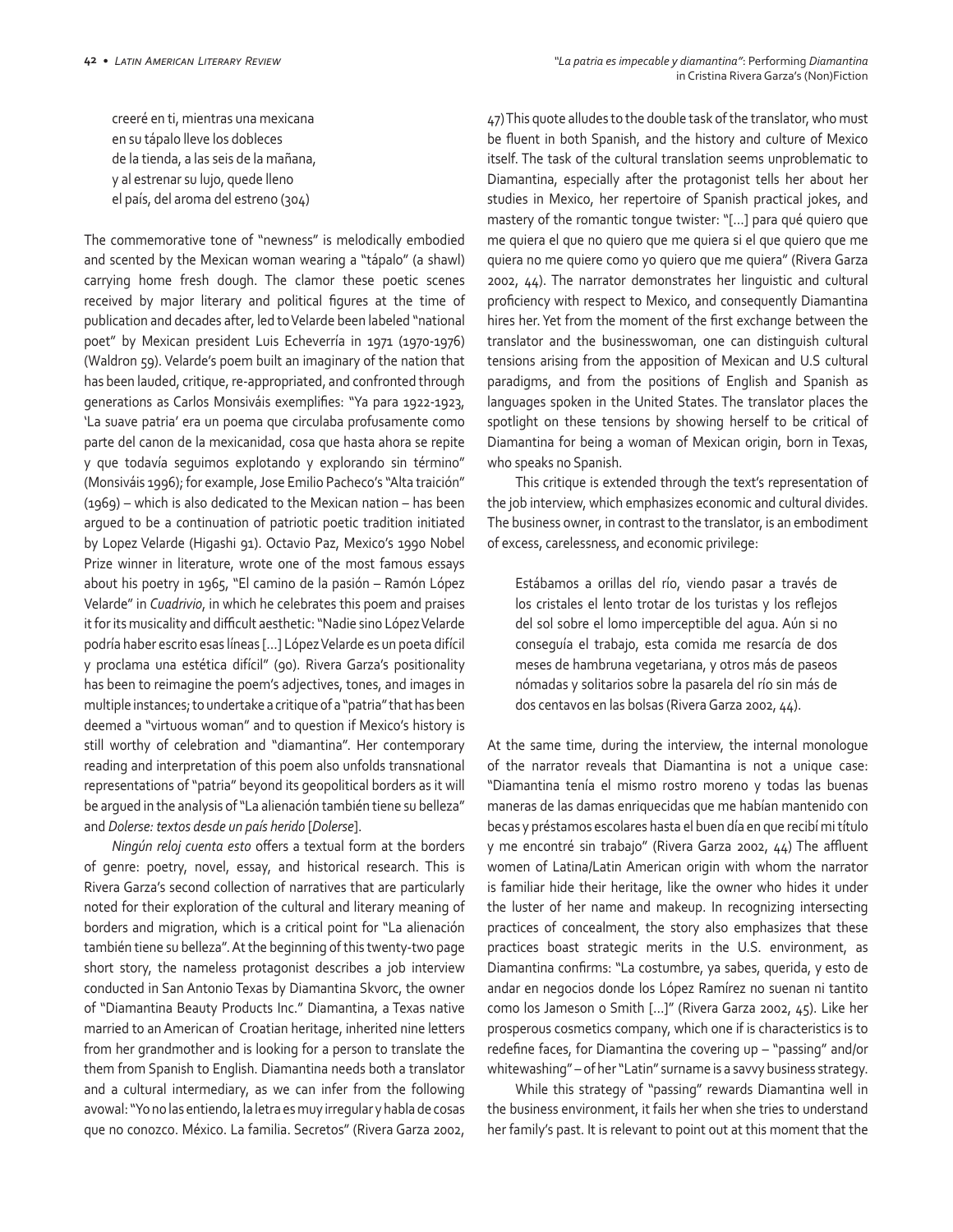Spanish name *Diamantina* derives from an adjective that describes objects that sparkle or shine *like* diamonds, without necessarily being diamonds. In addition to the sense of dazzling appearance this name encodes, in the story it also stands for a cultural and familial legacy, because it is a name the owner shares with the grandmother whose letters she wishes to have translated. But, the legacy of the name is not only part of the narrative economy of the short story, but also of Rivera Garza bibliography and Mexico's literary history.

When she accepts the translation commission, the protagonist also consents to move to New York for nine weeks, where Diamantina is doing business. During their first night in the city, Diamantina gives the narrator the pack of letters to translate. The letters recount the unraveling of the grandmother's clandestine romance in the early 20<sup>th</sup> century. The translator did not expect the tenderness and melancholic tone of the letters to make such a strong impression on her and their descriptions intensifies their effect on her:

Eran cortas y tristes, de esas cosas que se escriben con el alma en un hilo, a escondidas de uno mismo, bajo la luz de una vela. Tan íntimas que daba pena verlas. […] Leyéndolas una tras otra a toda prisa llegué a pensar que, tal vez, Pessoa había estado equivocado: las cartas de amor no eran ridículas (Rivera Garza 2002, 50).

While they reveal family secrets, the letters also create a pathway to discourses of another era. Through the motifs of the epistolary form and the practice of translation, Rivera Garza also stages a different kind of "passing", a crossing between different contexts and genres to echo a *narrative memory*.

During the second day of her stay in New York, the translator is invited to attend a cultural festival for the former Yugoslavia. For Diamantina, the festival represents merely a commercial space in which to promote her cosmetic products and exercise her influence. The translator wryly remarks that Diamantina is not alone in recognizing the social and economic capital she holds: "Tanto demócratas como republicanos la llamaban de cuando en cuando para que endosara las candidaturas de unos o de otros y ella, pensando en la propaganda para su negocio, lo hacía dependiendo de los riesgos y las ganancias" (Rivera Garza 2002, 49). It is for this reason that, much like her cosmetics, Diamantina uses the translator to attract praise and promote herself; during the event, she introduces the protagonist as her niece, and announces that "-Su español es perfecto –decía como nota introductoria a quien la quisiera escuchar" (Rivera Garza 2002, 53).

The festival reflects the exploitation of cultural spaces for economic gain. The translator rejects the exploitative dynamics of this space and retreats to the hotel's bar, where she meets Diamantina's son, José María Skvorc and Federico Hoffman. After watching José María seduce a woman in the bar, Hoffman exclaims: "Todo es resultado de esta maldita alienación – continuó

-, se conocen aquí, se desconocen allá. Todo empieza, todo acaba y nada pasa en realidad" (Rivera Garza 2002, 55) While listening to Hoffman, the protagonist is affected by the sudden eruption of the grandmother's words into her consciousness, starting with the command "-Escúchalo bien, querida –me susurró la mujer marchita desde su lejano aposento" (Rivera Garza 2002, 55). The voice of the elder Diamantina does not surprise her; on the contrary, it persuades her to converse with Hoffman and she spends the night wandering in the streets of New York with the man who spurns alienation. From this moment onwards in the story, the grandmother's letters exert a guiding force on the actions of the translator and transform her use of language.

On her second date, the narrator cannot find the words to spark Hoffman's interest. She describes him as a man who belongs to another era. The translator understands this inability as the effect of a distance or gap she characterizes as *temporal*. To breach this verbal barrier, she turns to the grandmother's language:

Fue tan fácil, tan sencillo, querida Diamantina; de la misma manera que me enamoré de tus cartas, así caí dentro del amor de Federico Hoffman […] Y, Diamantina, lo siento, pero para acercarme yo no tenía más que tus palabras, no te tenía más que a ti […] *mi amor, carne mi carne,* los copos de nieve cayendo sobre su abrigo, *sangre de mi sangre,* deshaciéndose sobre sus mejillas blancas, *amor mío*, entretejiéndose con los besos y los abrazos y las ganas de que esto nunca acabará (Rivera Garza 2002, 59).

The phrases in italics, which are those of the elder Diamantina, emphasize a relevance of romantic discourse in this text, which the translator does not feel able to produce herself. The usage of this type language calls to mind terms identified by Roland Barthes in *Lover's Discourse – Fragments* (1978). Barthes' relevant work provides discussions on "love", but also on other intersecting terms ("anguish", "absence", "declaration", among others), which echo the sentiments italicized in Rivera Garza's passage above. Barthes comments on the dialogical qualities of the "letter" stating: "[t]his figure refers to the special dialectic of the love letter, both blank (encoded) and expressive (charged with longing to signify desire)" (157). I am interested in the system of codification the philosopher proposes, since this system can be recognized in the narrative logic of Rivera Garza's story: the plot centers around the need for a translator-narrator who can decode letters of desire from one Diamantina and deliver them to another. The expressive power and performative effect of romantic discourse is what induces the translator to make the grandmother's words her own by performing them. The everyday life of the protagonist is gradually reconfigured by her performance of the "old" Diamantina. Despite the differences between 20<sup>th</sup> century Mexico and 21<sup>st</sup> century New York, the narrator's present requires her to echo a specific memory, that of a Mexican woman.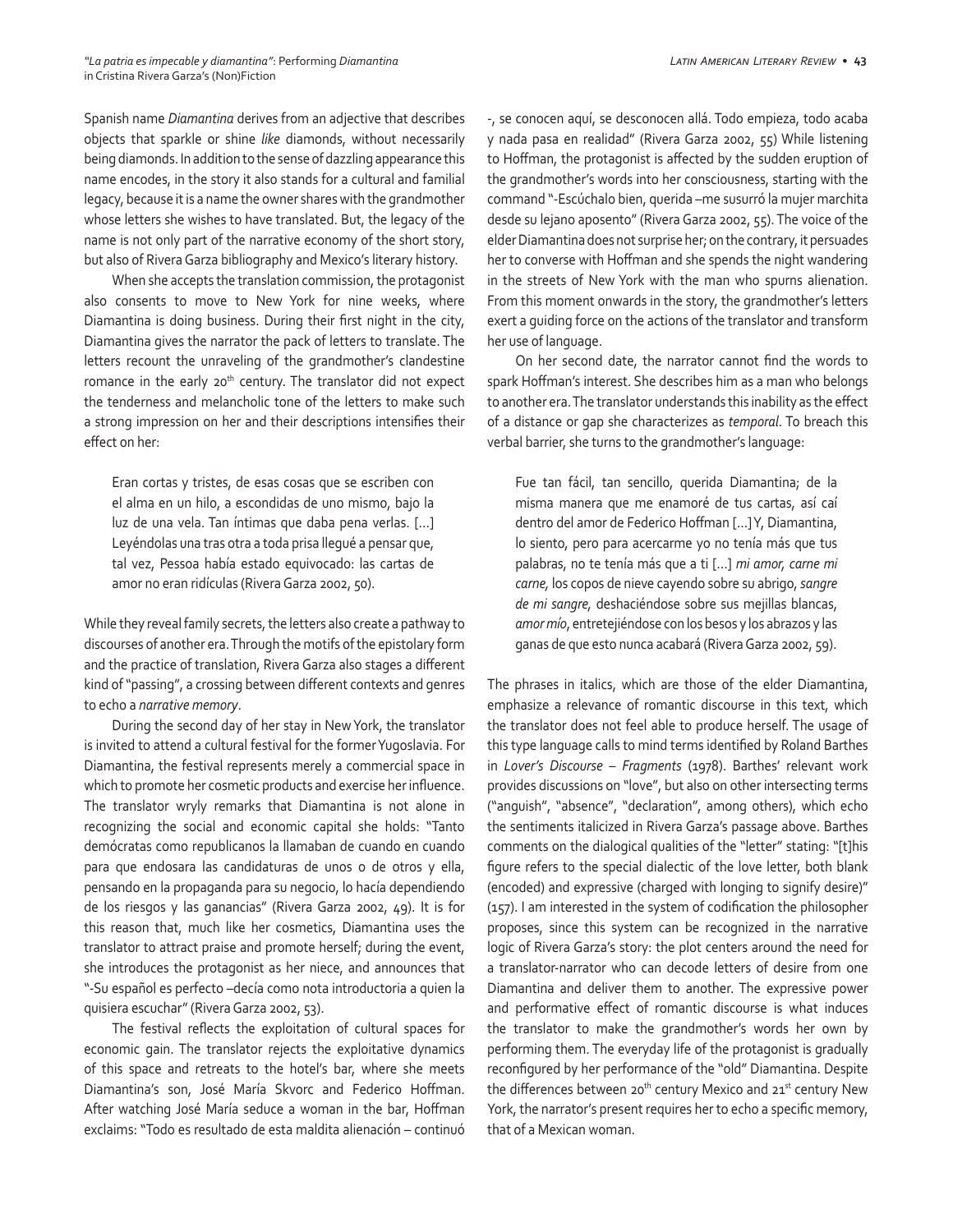This performative praxis evokes cultural components of a distant past to dialogue with the narrative's present, and as a result, produces an innovative way of converging multiple literary worlds. At the same time, by using the name Diamantina*,* Rivera Garza points to her novel *Nadie me verá llorar* (1999), which lead us to explore the literary ramifications of the name in the context of this novel that centers post-revolutionary Mexico. My use of *narrative memory* aims then to critically approach how the author simultaneously invokes past discourses and literary traditions in her text while at the same time providing a critique on gendered discourses. My approach of the function of "memory" it is through Bakhtin's propositions on dialogism and intertextuality within different literary genres. In his essay "Discourse of the novel" (1981), Bakhtin extensively delves into the trajectory of this genre and its mnemonic components. His focus on the development of the novel extends to other concepts analyzed in *The Dialogic Imagination* (1981). His propositions on genre and memory also consider how re-interpretations of a text's "images and language" are re-contextualized as cultures change over time (Bakhtin 1981, 420-421); in the final section of his essay, Bakhtin uses the term "reaccentuation" to discuss these changes, he claims:

Every age re-accentuates in its own way the works of its most immediate past […] Thanks to the intentional potential embedded in them, such works have proved capable of uncovering in each era and against ever new dialogizing backgrounds ever newer aspects of meaning (Bakhtin 1981, 421).

*Narrative memory* echoes these propositions to analyze how Rivera Garza re-accentuates the characters named Diamantina in her own fictional trajectory. The experience of shifts between different time periods, spaces, and representational systems in "La alienación también tiene su belleza" pulls it into a direction of a critique of the literature been re-accentuated. The dialogue with the past in "La alienación también tiene su belleza" — *narrative memory —* is not only discursive, but also performative through the characters named Diamantina and the literary memory echoed.

We can explore this performativity by attending to the specific political and literary geography of this narrative. The narrator attempts to establish an intermediate space at the border of translation and creation by performing the grandmother's language in present-day New York, but this choice involves difficult cultural and political ramifications. In the short story, Federico Hoffman is the opposite of the present-day Diamantina. The nameless translator's new lover belongs to a socialist organization – he is an electrician by trade and quickly recruits her as a translator for the organization. The process of recruitment highlights once again the opposition of the translator with Diamantina. For instance, when the translator meets the other members of the organization she lies about her job position as a love letters' translator:

[...] esa noche, cuando me preguntaron acerca de mi trabajo, me dio una pena enorme decirles que traducía cartas de amor para una cosmetóloga capitalista en un *penthouse* ubicado en el corazón de Manhattan. En su lugar, inventé que cuidaba niños para una matrona irregular de nombre Diamantina Skvorc (Rivera Garza 2002, 58).

The translator's performance goes beyond the language of the old Diamantina; she also performs a counter identity to what the present-day Diamantina (the entrepreneur) represents and emphasizes two opposing ideologies in the short-story. The protagonist joins the socialist organization as a pamphlets' translator, continues her lust filled relationship with Federico Hoffman, and marries him as it was professed in "Spanish", she claims: "Una mañana de abril, antes de las diez, como el destino en español lo había dicho" (Rivera Garza 2002, 61). *Narrative memory* in this text brings into view the unfolding of the name Diamantina across different temporalities and spaces. Rivera Garza comments on the contemporary relationship between the two homelands of the protagonists, and their cultural disjunction, which she makes present through the way they both embody Diamantina.

This name also inhabits the author's 1999 novel *Nadie me verá llorar* (*No One will See Me Cry*)*,* where two characters named Diamantina also make an appearance; in this novel centered on post-revolutionary Mexico and La Castañeda – a veridic insane asylum in the outskirts of Mexico City – Diamantina is embodied by a pianist, who is also a labor activist. Ligia, a prostitute of the brothel "La Modernidad" in the novel is also given the nickname "Diamantina". Matilda is one of the Diamantina's lovers before she leaves Mexico City to continue her revolutionary activist efforts. This *narrative memory* is crucial to highlight the contrasts between these characters across Rivera Garza's texts and the intertextuality she utilizes. One of the common threads between the fictional Diamantinas is the portrayal of independent, revolutionary (each in their own way), solitary, strong women: "Tenía sólo un par de zapatos y un sobretodo, ambos negros. No había un solo adorno sobre las altas paredes amarillentas de la habitación. Además de la mesita de noche y la cama, el lugar estaba vacío. Un cuarto sin muebles: eso era Diamantina" (Rivera Garza 1999, 47). This description in the voice of Joaquin, one Diamantina's lovers in *Nadie me verá llorar*, highlights the type of life she lives. Her ideologies resemble the austerity of her life as she makes clear to Joaquin not long after they meet:

Entre sus muchas ensoñaciones, una de las más recurrentes consistía en prenderle fuego a un banco. El banco de Londres y México. O a una cárcel, la de Belén. Quería ocasionar un incendio monumental que arrasara con todo para que, después de la destrucción, el mundo empezara a rodar de nuevo (Rivera Garza 1999, 47).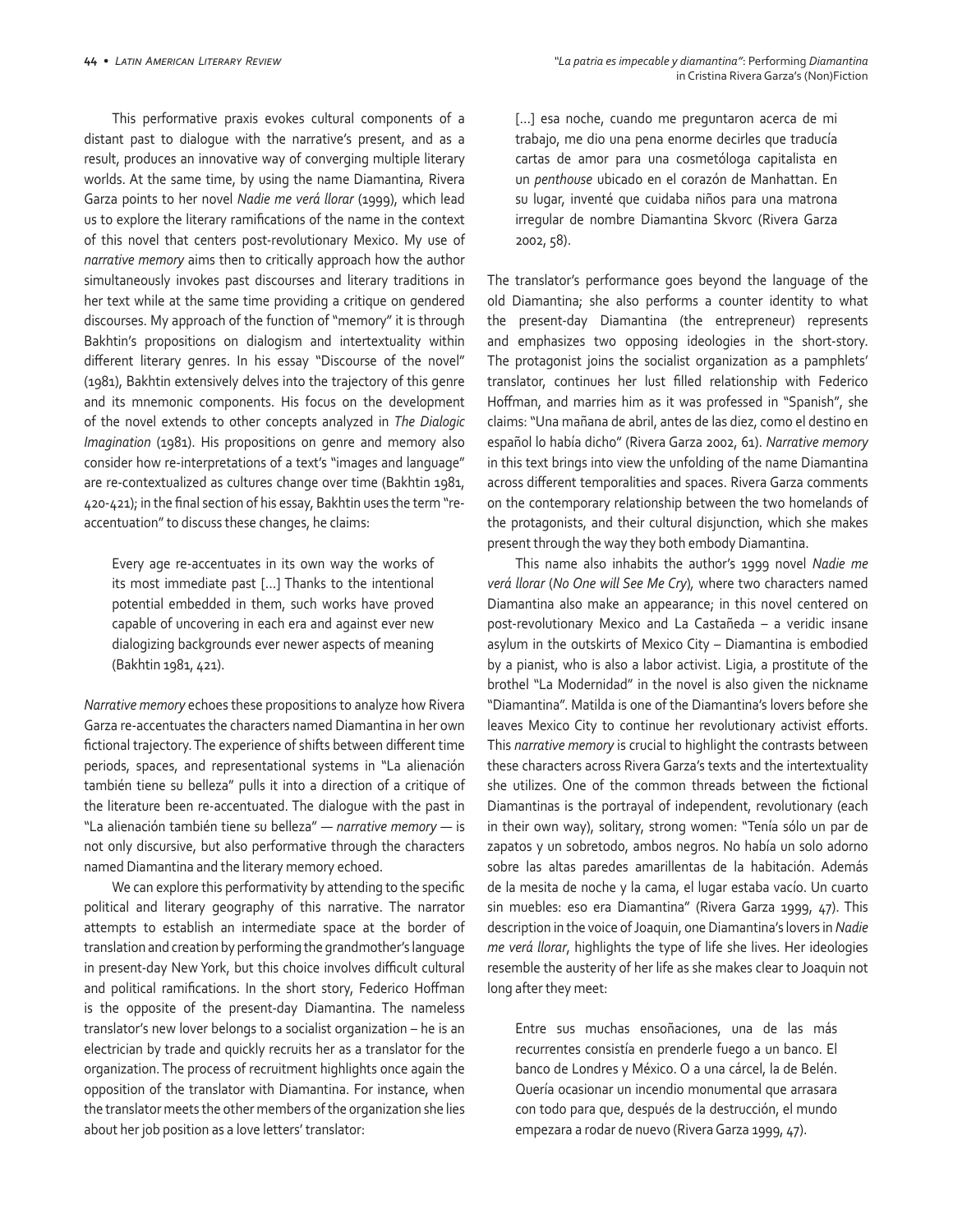Her ideologies will eventually take her out of México city to support labor movements– her character disappears from the novel at this point, but allusions to her by former lovers continue.

Across Rivera Garza's work the Diamantinas portray alternative representations of performing nation, beyond what has been celebrated by Lopez Velarde. In *Nadie me verá llorar* the historical context echoed is that of Mexico, specifically of Mexico City between 1900 – 1920. Although the novel centers on the political issues of this period, it also spans out to cover the life of one of the protagonist Matilda Burgos, from 1885-1958, who is madly in love with the revolutionary Diamantina. Brian Price in "Cristina Rivera Garza en las orillas de la historia", argues the author's fiction seeks to unveil untold stories during the post-revolutionary period, specifically:

[…] ésta se dedica a contar las historias periféricas que han sido arrolladas por la narración hegemónica que surge en los años posteriores al triunfo constitucionalista

[...] ella efectivamente afirma que hay historias olvidadas, ignoradas, paralelas e igualmente mexicanas (1)

Price bases his analysis within the literary context of the Mexican revolution and the canon that emerged from it. Rivera Garza's revaluation of this period has been analyzed from political and sociological perspectives, especially due to Rivera Garza's scholarly interests on the mental hospital "La Castañeda"4 . Departing from this type of narrative strategy, the politically and literary charged name Diamantina and the way Rivera Garza uses it within the transnational context of "La alienación también tiene su belleza" emphasizes the ways she contests patriotic and celebratory national discourses during the revolutionary and post-revolutionary period.

Ramón López Velarde's "Suave Patria" is an extensive rendition to Mexico — a total of thirty-four stanzas. In 1921's, López Velarde's poem, Mexico's daily life is pictured against the image of chaste and properly dressed women: "Suave Patria: te amo no cual mito,/ sino por tu verdad de pan bendito;/ como a niña que asoma por la reja/ con la blusa corrida hasta la oreja/ y la falda bajada hasta el huesito"(Velarde 304). As Raúl Leiva argues in his critical analysis of the poem, "la patria" is portrayed as a woman: "Es, pues, un poema en donde la patria posee todas las virtudes de la mujer, una creación poética colmada de música, color, dimensión, olor y táctiles esencias;" (Leiva 11). As it is also argued by Leiva, Lopez Velarde's portrayal seeks to celebrate a nation that is still growing and looking inward (12). The poem emphasizes a period disrupted by the revolution, but also commemorates Mexico's first independent century from Spain. The portrayal of this period's complexity can be found through the thirty-four stanzas, but it is at the end of the poem – in the second and final "act" and its final stanza – where the poet elevates his prideful dedication and connection to the nation as erotic and as that of a desired woman:

Si me ahogo en tus julios, a mí baja desde el vergel de tu peinado denso frescura de rebozo y de tinaja, y si tirito, dejas que me arrope en tu respiración azul de incienso y en tus carnosos labios de rompope.

[…]

Sé igual y fiel; pupilas de abandono; sedienta voz, la trigarante faja en tus pechugas al vapor; y un trono a la intemperie, cual una sonaja: la carretera alegórica de paja. (304)

This is the junction where Rivera Garza deviates from and posits an opposition; Lopez Velarde presents commemoration through thrones and fresh rebozos; a prideful nation and women's eroticism to be admired in the midst of a changing country after a violent revolution. The poem's final stanza proposes fidelity and stability: "sé igual y fiel [...]", Rivera Garza, on the other hand, portrays a country where no such reasons to celebrate exist and discontent prevails.

Rivera Garza has commented on this poem, not only through her fiction — as it has been asserted — but also in her cultural criticism. In *Dolerse – Textos desde un país herido* (2011) Rivera Garza explores the role violence has played in Mexico and how the Mexican government has handle understanding, condemning, and taking actions against this violence. In this book, the author considers the role of the verb "to be in pain" (*doler* in Spanish) as a way of acknowledging the systematic "numbness" of the State when it comes to the "pain" of its citizens; in the introduction Rivera Garza demands that actions should be taken to restitute empathy – to understand the pain and horror its society has endured throughout many decades of drug cartels, kidnappings, and senseless violence. The book is comprised of different genres and as it has been argued by the author that is a call to action; the texts included in this collection of essays, poems, and cultural criticism, follow the tradition of Latin America's citizen-led social movements:

Se trata de que, mientras otros tantos con nosotros demandemos la restitución de un *Estado con entrañas –* el mismo objetivo tenían, por cierto, Madres de plaza de Mayo ante las atrocidades de la Junta Militar en Argentina, y el movimiento de las Arpilleras en Chile cuando trataban de contradecir el horror de Pinochet, entre otros tantos movimientos generados por grupos alternativos de la sociedad – podamos articular la desarticulación muda con que nos atosiga el estado espeluznante de las cosas a través de estrategias escriturales que en lugar de promover la preservación del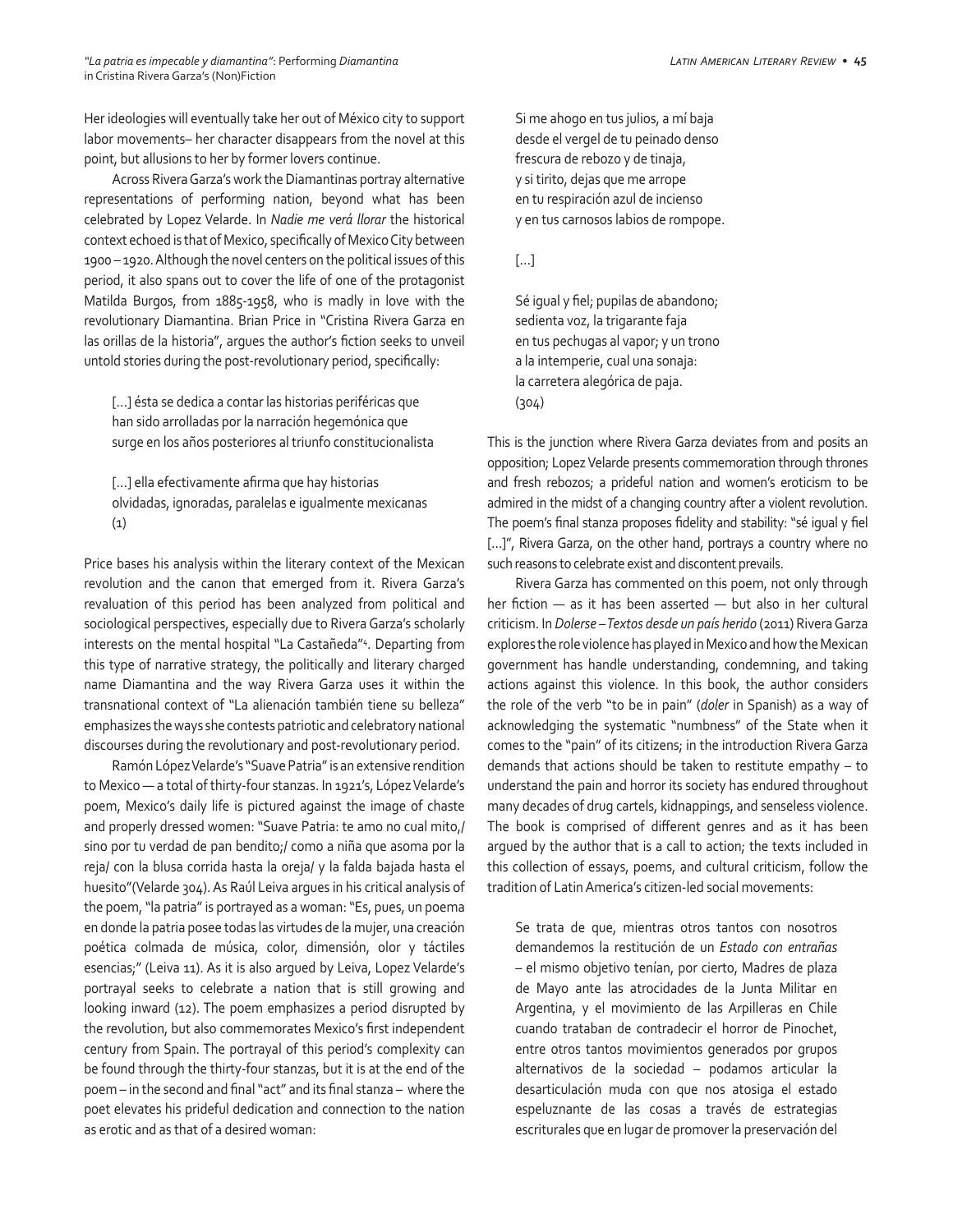poder, active más bien el potencial crítico y utópico del lenguaje (Rivera Garza 2011, 14).

In line with this statement — the relevancy of voicing demands against oppressive and violent regimes — in the inaugurating section of this book titled "Los sufrientes", Rivera Garza echoes the voice of a citizen to counterpoint the inactions of the Mexican government when it came to a violent killing of teenagers at a party in the Northern city of Ciudad Juarez; in this poem of many voices titled "La reclamante", Rivera Garza cites López Velarde as she makes clear at the end of it by including a footnote and citing him in the bibliography of her book, although there are no in-text citations of his poetry: "\*Textos de Luz María Dávila, Ramón López Velarde, Sandra Rodríguez Nieto y Cristina Rivera Garza" (Rivera Garza 31, 2011); in its stanzas, the author inserts selections of phrases by Luz María Dávila – the mother of two of the boys killed in the party – addressed to the ex-president of Mexico, Felipe Calderón in a forced visit to the city where he talked to the citizens about the violent crimes:

Discúlpeme, Señor Presidente, pero no le doy la mano usted no es mi amigo. Yo no le puedo dar la bienvenida Usted no es bienvenido

nadie lo es.

*Luz María Dávila, Villas de Salvárcar, madre de Marcos Y José Luis Piña Dávila de 19 y 17 años de edad*  (Rivera Garza 2011, 29).

The public appearance of the president was perceived as "minimal" to counteract the gruesome assassinations by "sicarios" (hired assassins) of the group of teenagers. Rivera Garza rescues the voice of the mother, which amid a media storm that deemed the teenagers as members of organized crime – she forcibly asks for justice and accountability for all those dead and disappeared during Calderon's presidency<sup>5</sup>. The voice of the mother is intertwined with references to López Velarde, Sandra Rodríguez Nieto – a prominent journalist that reported on these events – and Rivera Garza, but only "Suave patria" is included in the bibliography of the book. The reference to the poem - in addition to Rodríguez Nieto and the author herself - is only through tonality. There are no direct quotations from the poem. The *narrative memory* of the poem seeks to highlight the voice of Dávila and reimagine a patriotic poem of López Velarde to Mexico within the context of cartel violence and 21st century México. In the collaborative essay about Rivera Garza's poetry, "La ficción más grande: la poesía de Cristina Rivera Garza" the authors argue that in "La reclamante":

Esta voz que enlaza organiza transportes de imaginarios,

de palabras, de sonidos, registra fragmentos y los modela en la colindancia con un ritmo nuevo, recurrencias, vueltas de palabras, de versos: fértil colisión semántica y sonora de lejanas profundidades entre las cuelas afloran también palabras y tonalidad de Ramón López Velarde (Castro Palma, Galland Boudon and Torres Ponce 169).

The reoccurrence of this poem in Rivera Garza's oeuvre is a constant point of critical reflection for the author. The tonality and adjectives used in "La reclamante" is a new reading of the poem as the author clarifies: "Luz María Dávila, una trabajadora de una maquiladora de bocinas, había pronunciado palabras que, siendo como eran poderosas y trémulas, también eran básicas y certeras. Por esa razón, decidí entonces resaltar esas palabras suyas, mezclándolas con las de Sandra Rodríguez Nieto, una de las periodistas que reportó los eventos; así como con algunos adjetivos de Ramón López Velarde el poeta que releía por enésima vez en ese entonces" (Rivera Garza 2010). "Suave Patria" is read by Rivera Garza through a contemporary imaginary of homeland and women, Diamantinas, and poetic voice.

The *narrative memory* of the name confronted in "La alienación también tiene su belleza" by Rivera Garza is essential to understand the ways gender has functioned in Mexican national discourses*.* The author extends this critique across geopolitical spaces in this short story — through Houston and New York City — and we can explore this performative discourse by attending to the specific political and literary geography of this narrative. The translator strips her own identity to become somebody else. To highlight these praxes of embodiment and performance in this short story we can draw from Diana Taylor's s proposals on performing cultural memory in *The Archive and the Repertoire* (2003).

On her chapter, "Memory as a Culture Practice" the academic Diana Taylor challenges notions that individuals or groups are a stable identity for transmitting events that happen around them. She argues, instead, bodies participate in the transmission of knowledge and memory, that is impossible to separate cultural memory, race, and gender: "The bodies participating in the transmission of knowledge and memory are themselves a product of certain taxonomic, disciplinary, and mnemonic systems. Gender impacts how these bodies participate, as does ethnicity" (Taylor 86). Considering this, it can be argued that in the literary space of the short story the translator through an association to a literary past, attempts to establish herself. This alignment exposes the ideological and political differences that separate the two Diamantinas in the story, but also the "other" Diamantinas in Rivera Garza's texts. The translator accomplishes this task by appropriating the language of the elder Diamantina through her relationship with Hoffman. By performing the epistolary memory of the grandmother, the narrator distances herself from and embodies a different kind of imagery of the nation. It is one that is not gendered pristine and glittering as the translation of the letters will reveal.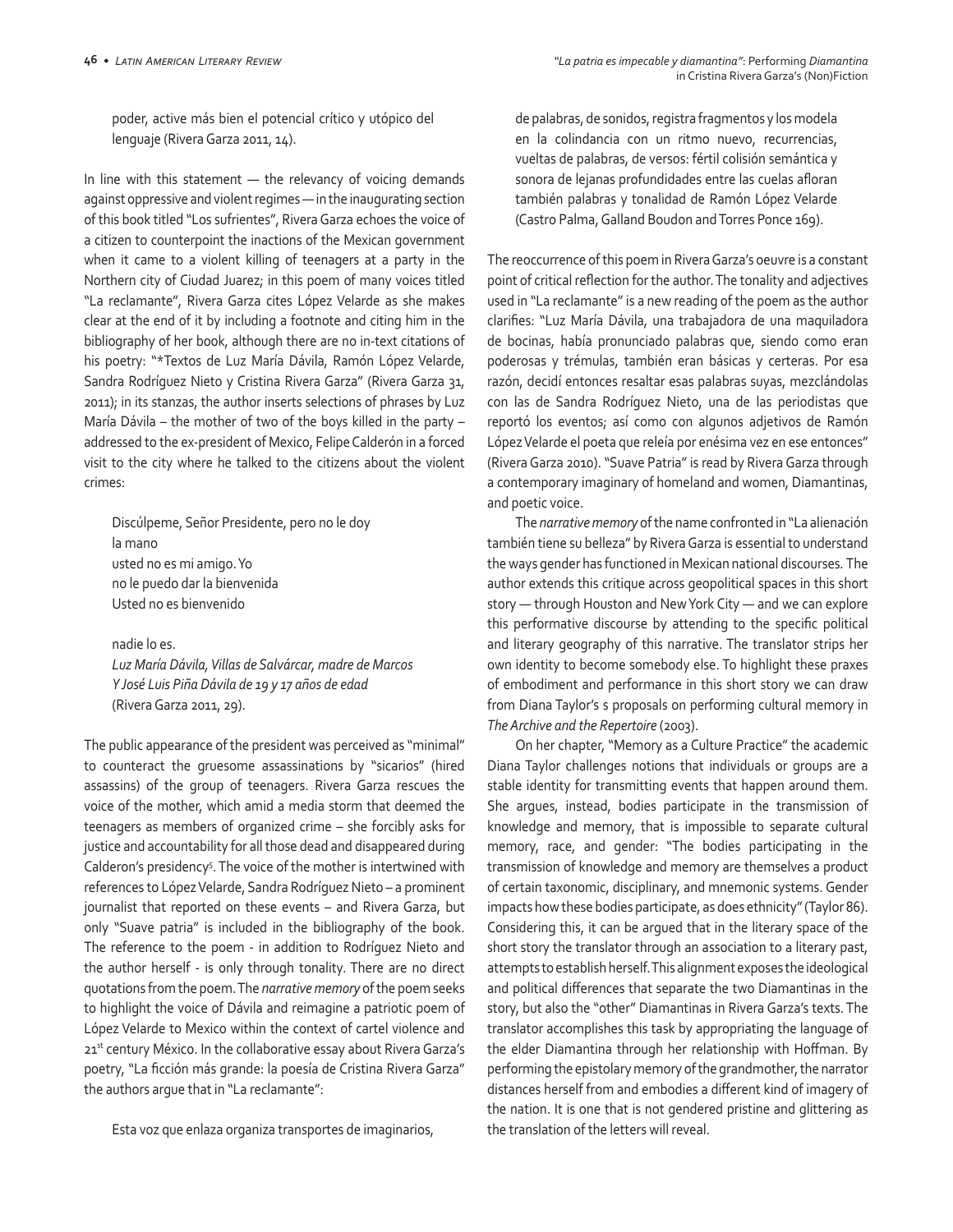The translation and transposition of romantic discourse in this story seduces Federico Hoffman, but it also generates dilemmas. If translation cannot act as a physical bridge, it does function as an intermediate position between linguistic spaces, and as an intermediate position between reflection and liberation. In *Illuminations* (1986), Walter Benjamin argues that the task of the translator is to liberate another language through one's own: "It is the task of the translator to release in his own language that pure language that is under the spell of another, to liberate the language imprisoned in a work in his re-creation of that work" (80). The translator accomplishes this task by recreating and imitating the language of the elder Diamantina through her relationship with Hoffman. It is thus through an association to a literary past, and through an act of reading and performance, the translator attempts to establish herself. Yet through these acts, the narrator also distances herself from and confronts the emblem of an American political and economic ideology: a capitalist who whitewashes her Mexican heritage to promote cosmetics and politicians indiscriminately. For this reason, the translator continues her relationship with Hoffman, since unlike Diamantina, he does not seek to profit from the privilege of association with a European surname or heritage. He is a part-time volunteer electrician for a socialist organization. The translator prefers this world instead of the corporate one Diamantina both inhabits and embodies.

The interconnection between body, performance, and diamantina goes beyond Rivera Garza's (non)fictional corpus as the "Glitter Revolution" exemplifies. As the role of gender and "patria" have been traced in this article, through Lopez Velarde's post-Mexican revolution nation building poetry and Rivera Garza's contemporary texts, it is essential to highlight that "diamantina" has also appeared in the concrete streets and monuments of México. "La revolución diamantina" or the "Glitter Revolution" as it became known during the summer of 2019 in Mexico City was a movement to protest institutionalized sexual violence perpetrated by police forces in the country. On August, 16<sup>th</sup> 2019 over three hundred demonstrators gathered to demand public accountability for Mexico's long history of femicides: "The protestors spray-painted graffiti on the building [Mexico City prosecutor's office] and the historical monument "El Angel de la Independencia," painted the word "rapists" on the wall of a nearby police station, and covered Security Minister Jesús Orta Martínez in pink glitter" (Poole). Their public outcry for justice was in glitter. This revolution was "bright", as the use of "diamantina" was meant to be seen everywhere, to be hard to miss, and as in Rivera Garza's "La reclamante", it was a public act. Glitter in "la revolución diamantina" serves as a tool to denunciate acts of gender-based violence and demand accountability for acts of impunity. As this event exemplifies, "diamantina" is not only part of the literary memory echoed by Rivera Garza, but it is also an essential component of Mexico's recent cultural memory and feminist's movements in this country.

After eight weeks of performing and living through the writing

of the elder Diamantina the translator in the short-story must hand over her translations. The letters recount the story of the grandmother's clandestine romance at the age of seventeen and describe the "surrender" of her heart – and body – to her lover Pedro González Martínez. Crucially, the letters also detail his crossing of the border into the United States to forge a future for him and his lover. The present-day Diamantina is not surprised by the content, but by the tears the translator cries after she shares her grandmother never married Pedro. But what most captures the translator's attention is the eventual strategic use the grandmother made of these letters: she never reunited with her lover, but emigrated to San Antonio de Coahuila, Texas, where she married a lawyer named Ignacio López Castro for whom no background information is given in the story; though the marriage was unhappy and abusive –the short story details– the court did not grant the initial divorce the grandmother requested claiming mistreatment and adultery by her husband. Undeterred, the grandmother brought a suit against herself, and offered her letters to her young past lover as proof of adultery, becoming one of the first divorced women in Texas (Rivera Garza 2002, 63). These revelations re-contextualize the letters for the translator, but also the backdrop of the story.

Through its emphasis on the city of New York, the story alludes to the historical-cultural past of Latin American immigration<sup>6</sup>. The exploration of the epistolary genre and the history of a Mexican woman from the start of the 20<sup>th</sup> century living in Texas, highlights cultural tensions and rifts. Diamantina attempts to resolve these tensions through translation, hiring someone fluent in both the history of Mexico and the Spanish language. However, resolution proves to be impossible, because the letters present not only a language, but ideological postures that require translation. The grandmother stayed single until the end of her life, and lived happily as the translator expresses: "Sin casarse y sola, como ella quería, toda la libertad para ella solita en San Antonio, Texas […] Sin nadie que la parara. De una persona a otra, sin ningún lazo de sangre, flotando ligera de aquí a allá, sin respetar fronteras" (Rivera Garza 2002, 64). The events that lie beyond the frame of the letters do not evoke the same love story, but it too represents a heritage that has effects on the literary present: towards the end of the story, the narrator abandons Hoffman, and New York City. She chooses to leave the circumstances that had allowed her to perform along the edges of linguistic, political and cultural borders. The translator, unlike Hoffman, does not spurn the state of alienation, because according to her, it also possesses a certain beauty (Rivera Garza 2002, 59).

By presenting the effects of *narrative memory* through the translator, Rivera Garza stages a critical exploration of literary canonical memory and patria. Though the story initially traces the trajectory of migration and assimilation represented by the cosmetics entrepreneur, its narrator (the translator) aligns herself with the grandmother, a rebel figure who portrays a defiance against cultural and social norms. This portrayal presents an